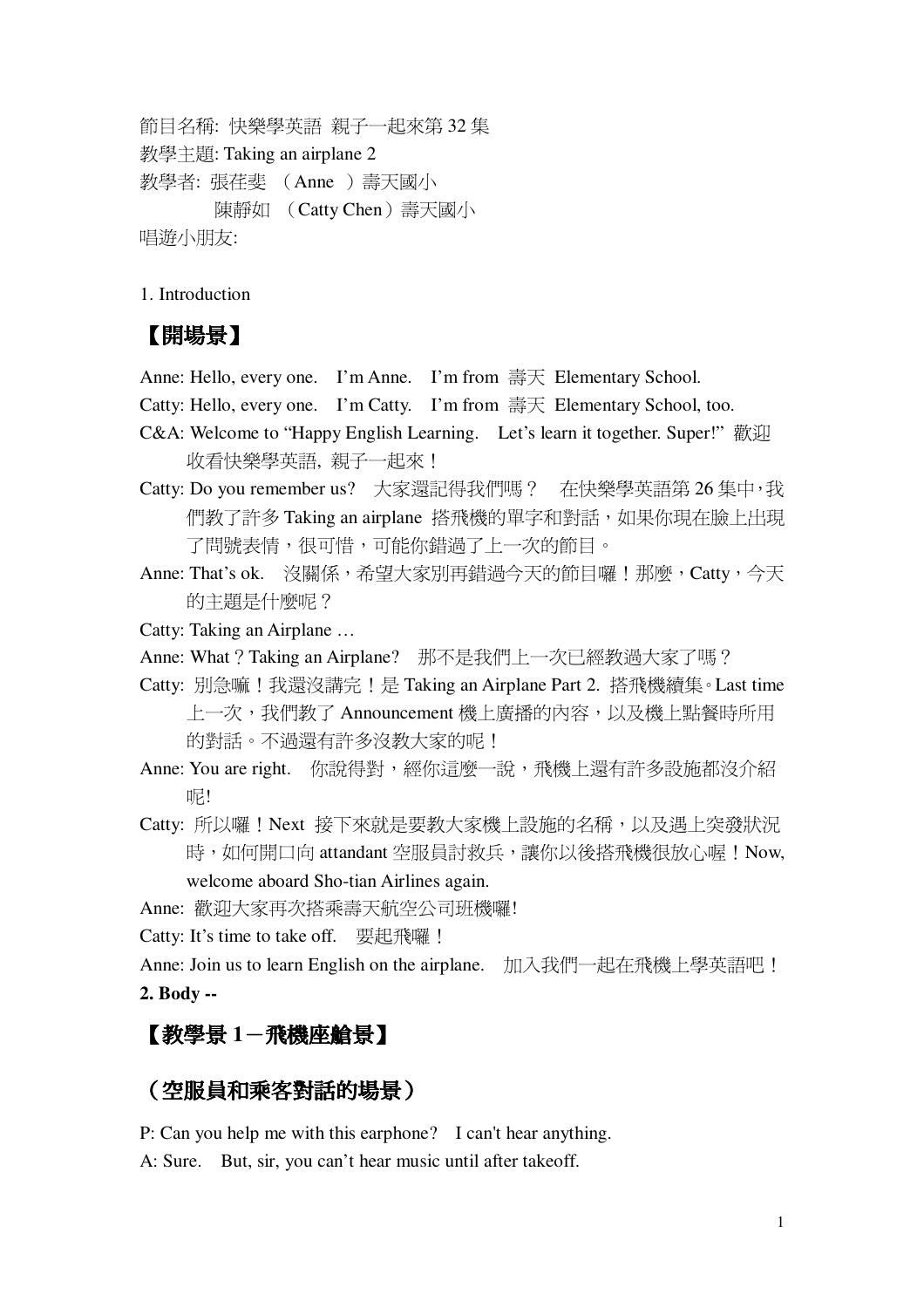- P: I got it. Do you have any Chinese newspapers?
- A: Here you are. Let me turn on this light for you.

P: Thanks. You are very thoughtful. How can I shut the cold air off?

A: Let me help you. Do you need a blanket or pillow?

P: Yes, please.

Anne: 聽完了這段 passenger 乘客和 attendant 空服員之間的 conversation 對話後, 到底兩人之間發生了什麼事呢?

Catty: 原來是 passenger 的 earphone 耳機壞了。ear-phone 耳機 earphone 耳機,

Anne: headphone 不是也是耳機嗎?

- Catty: earphone 是塞耳式耳機, headphone 則是頭罩式耳機。They're different.兩 種是不一樣的。別搞混囉!
- Anne: Can you help me with this earphone? 能不能幫我看耳機出了什麼毛病? Can you help me with this earphone?
- Catty: earphone 可以替換成任何故障的物品, Like over-head rea-ding ligh-t 頭頂閱 讀燈 overhead reading light。
- Anne: Can you help me with this overhead reading light? 能不能幫我看耳機出了什 麼毛病? Can you help me with this overhead reading light?
- Catty: re-cli-ning bu-tton 座背調節鈕 reclining button
- Anne: Can you help me with this reclining button? 能不能幫我看座背調節鈕出了 什麼毛病? Can you help me with this reclining button?
- Catty: fol-da-way ta-ble 折疊桌 foldaway table
- Anne: Can you help me with this foldaway table? 能不能幫我看折疊桌出了什麼毛  $\overline{\mathcal{R}}$ ? Can you help me with this foldaway table?
- Catty: cha-nnel se-lec-tor 調頻開關 channel selector
- Anne: Can you help me with this channel selector? 能不能幫我看調頻開關出了什 麼毛病? Can you help me with this channel selector?
- Catty: I can't hear anything. 我聽不到任何聲音。I can't hear anything.
- Anne: You can't hear music 你不能聽音樂。Until after takeoff 直到起飛後。
- 能聽音樂。You can't hear music until after takeoff.
- Anne: I got it. 我知道了。I got it. 也可以說 I see\*2, I know\*2, I understand\*2. 這 些用法攏嘛乀涌喔!
- Catty: Chi-ne-se news-pa-per-s 中文報紙, 國外飛機上提供的 newspaper 報紙大多 是英文,如果是其他語言的報紙,可就要特別指明了,誰叫我們是坐別國 的飛機呢!

Anne: 別這麼愛計較,每一國的人總都會有出國的一天吧! Be kind. 友善一點! Catty: Hey, I'm a nice person. 我可是個好人的!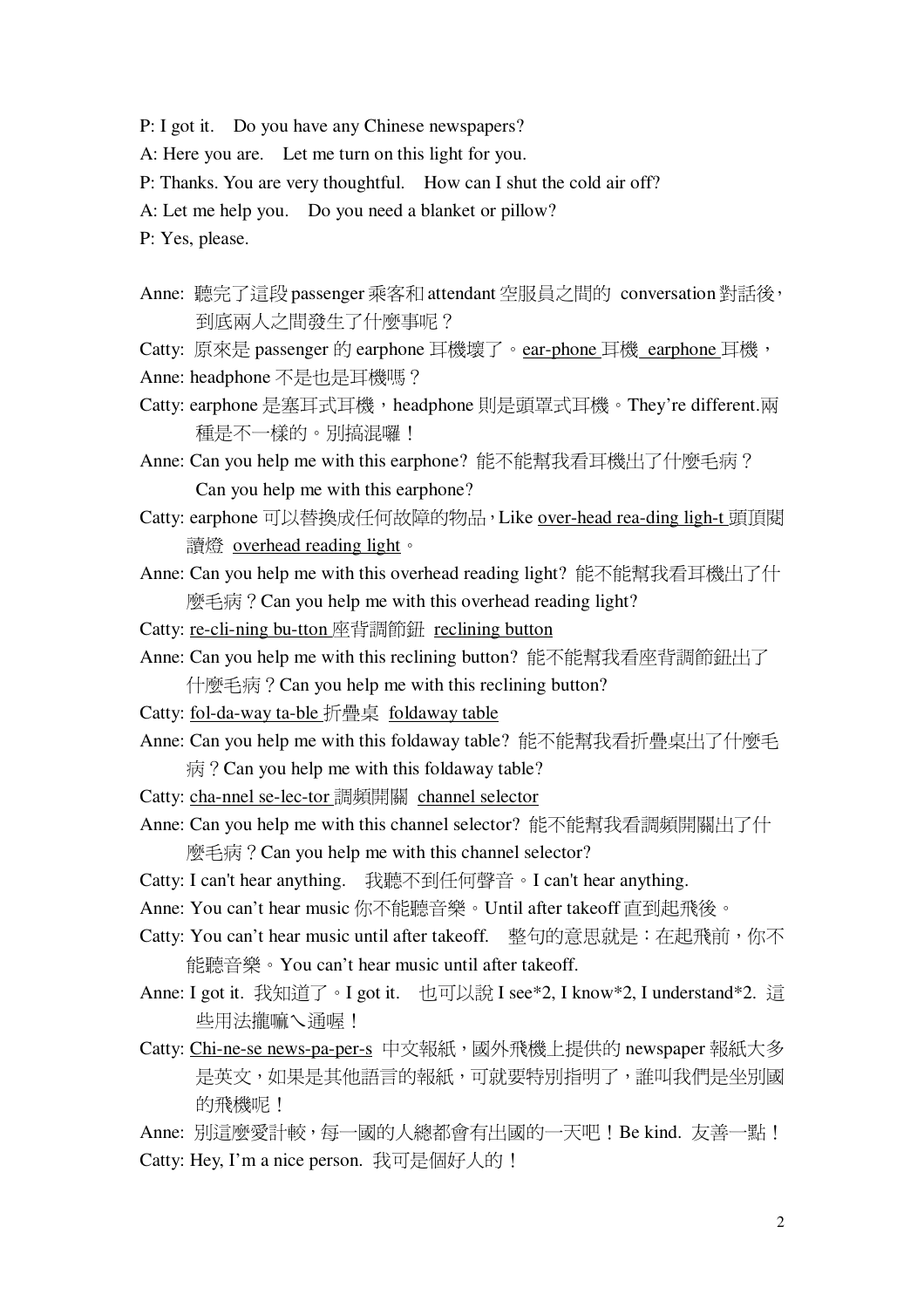Anne: Yes, yes. I don't argue with you. 我不跟你吵了。回到主題吧!Do you have any Chinese newspapers? 你們有任何中文報紙嗎? Do you have any Chinese newspapers?

Catty: Do you have any 的後面可以接你想要的事物。Like blan-ket 毯子 blanket。

Anne: Do you have any blankets? 你們有任何毯子嗎? Do you have any blankets? Catty: pi-llow 枕頭 pillow

Anne: Do you have any pillows ? 你們有任何枕頭嗎 ? Do you have any pillows ? Catty: me-di-cine 藥 medicine

Anne: Do you have any medicine? 你們有任何藥嗎? Do you have any medicine? Catty: pills 藥丸 pills

Anne: Do you have any pills? 你們有任何藥丸嗎? Do you have any pills?

Catty: dis-po-sal bag 廢物袋 disposal bag

Anne: Do you have any disposal bags? 你們有任何廢物袋嗎? Do you have any disposal bags?

Catty: air-sick-ness bag 嘔叶袋 airsickness bag

- Anne: Do you have any airsickness bags? 你們有任何嘔吐袋嗎? Do you have any airsickness bags?
- Catty: Here you are. 給你。這一句相當好用唷!當你拿東西給別人時,不管是任 何東西都可以派上用場呢!。
- Anne: Ha-chow!
- Catty: God bless you! Are you all right?
- Anne: Do you have any tissue paper?
- Catty: Here you are.
- Anne: Hey, amazing! 真神奇! 真的用到了 Here you are。

Catty: See! 接下來 Let me turn on this light for you. turn on 打開 turn on

Anne: turn on this light 打開這盞燈 turn on this light

Catty: 既然打開是 turn on. 那麼關掉就是...

- Anne: turn off。That's so easy. 這很簡單嘛! on 的相反就是 off,所以 turn on 的 相反就是 turn off 囉!
- Catty: 不過要注意喔!只有開關水, 雷和燈, 這三樣東西才能用 turn on 和 turn off 曝!
- Anne: 所以, Let me turn on this light for you. 意思就是, 讓我為你打開燈。 Let me turn on this light for you.
- Catty: Thanks 謝謝你 Thanks, 也可以說 thank you\*2。
- Anne: You are very thoughtful. thoughtful 體貼 thoughtful You are very thoughtful. 你真體貼。You are very thoughtful.
- Catty: How can I shut the cold air off? cold air 冷氣 cold air  $\circ$  shut off 關掉 shut off。注意到了嗎?這裡就不說 turn off 而是說 shut off。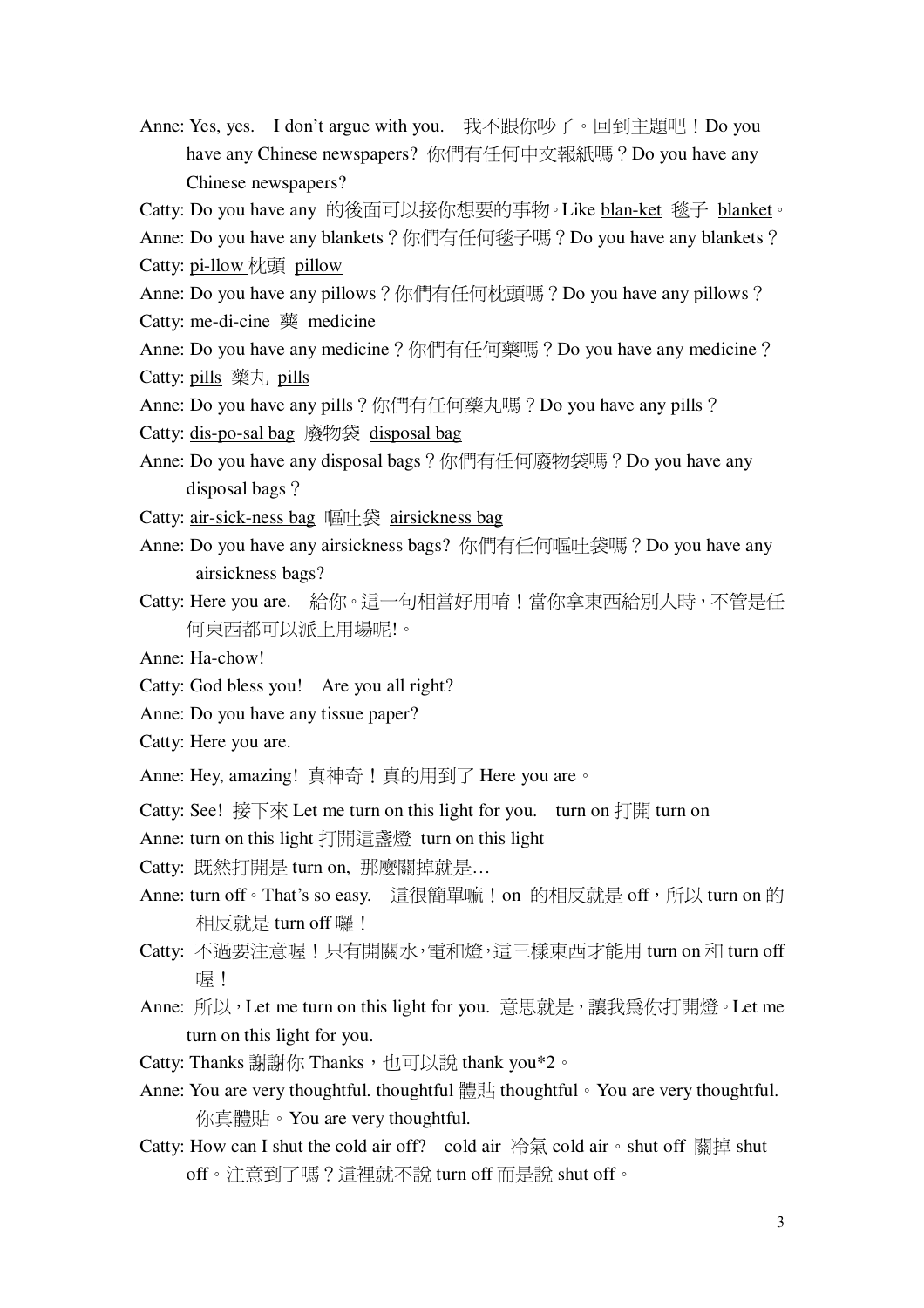- Anne: 真的耶!How can I shut the cold air off? 意思就是, 我怎麼關掉冷氣?How can I shut the cold air off?
- Catty: Let me help you.讓我幫你。Let me help you.
- Anne: Do you need a blanket or pillow? need 需要 need 。Do you need a blanket or pillow? 你需要毯子或枕頭嗎? Do you need a blanket or pillow?
- Catty: Do you need 的後面也可以接你想要的事物喔!
- Anne: Yes, please. 好的,請給我。如果不需要呢? 就說 No, thanks.\*2
- Catty: 經過講解後,讓我們再聽一次對話吧!

Anne: If you can, speak English with them. 如果你可以, 和他們一起說英語吧! Catty & Anne: Now let's go.

#### (空服員和乘客對話的場景)

- P: Can you help me with this earphone? I can't hear anything.
- A: Sure. But, sir, you can't hear music until after takeoff.
- P: I got it. Do you have any Chinese newspapers?
- A: Here you are. Let me turn on this light for you.
- P: Thanks. You are very thoughtful. How can I shut the cold air off?
- A: Let me help you. Do you need a blanket or pillow?
- P: Yes, please.

Catty: 其實機上有一些標語,不知道你有沒有發現?

- Anne: 有啊!像是 ca-bin la-va-to-ry 機艙化妝室 cabin lavatory,門口會標示 LADIES 女士用 LADIES 或是 GENTLEMEN 男士用 GENTLEMEN,若 是走錯,可就醜大了。
- Catty: 還有 return-to-seat sign「請回座位」的指示燈 return-to-seat sign, OCCUPIED 使用中 OCCUPIED, VACANT 無人使用 VACANT。
- Anne: 還有還有...NO SMOKING 禁止吸菸 NO SMOKING, 這些標示顯示著重 要訊息,若沒搞清楚,可是會出洋相的唷!
- Catty: 哇!那還得了,還好我已經記起來了,不然丟臉丟到國外去啦!電視前的 你們,都記起來了嗎?我看為了國家的面子著想, Let's review. 我們來複 習一次吧!
- Anne: Repeat after me. 跟我一起念。ca-bin la-va-to-ry 機艙化妝室 cabin lavatory。 Catty: LADIES 女十用 LADIES。
- Anne: GENTLEMEN 男十用 GENTLEMEN。
- Catty: return-to-seat sign「請回座位」的指示燈 return-to-seat sign。
- Anne: OCCUPIED 使用中 OCCUPIED。
- Catty: VACANT 無人使用 VACANT。
- Anne: NO SMOKING 禁止吸菸 NO SMOKING。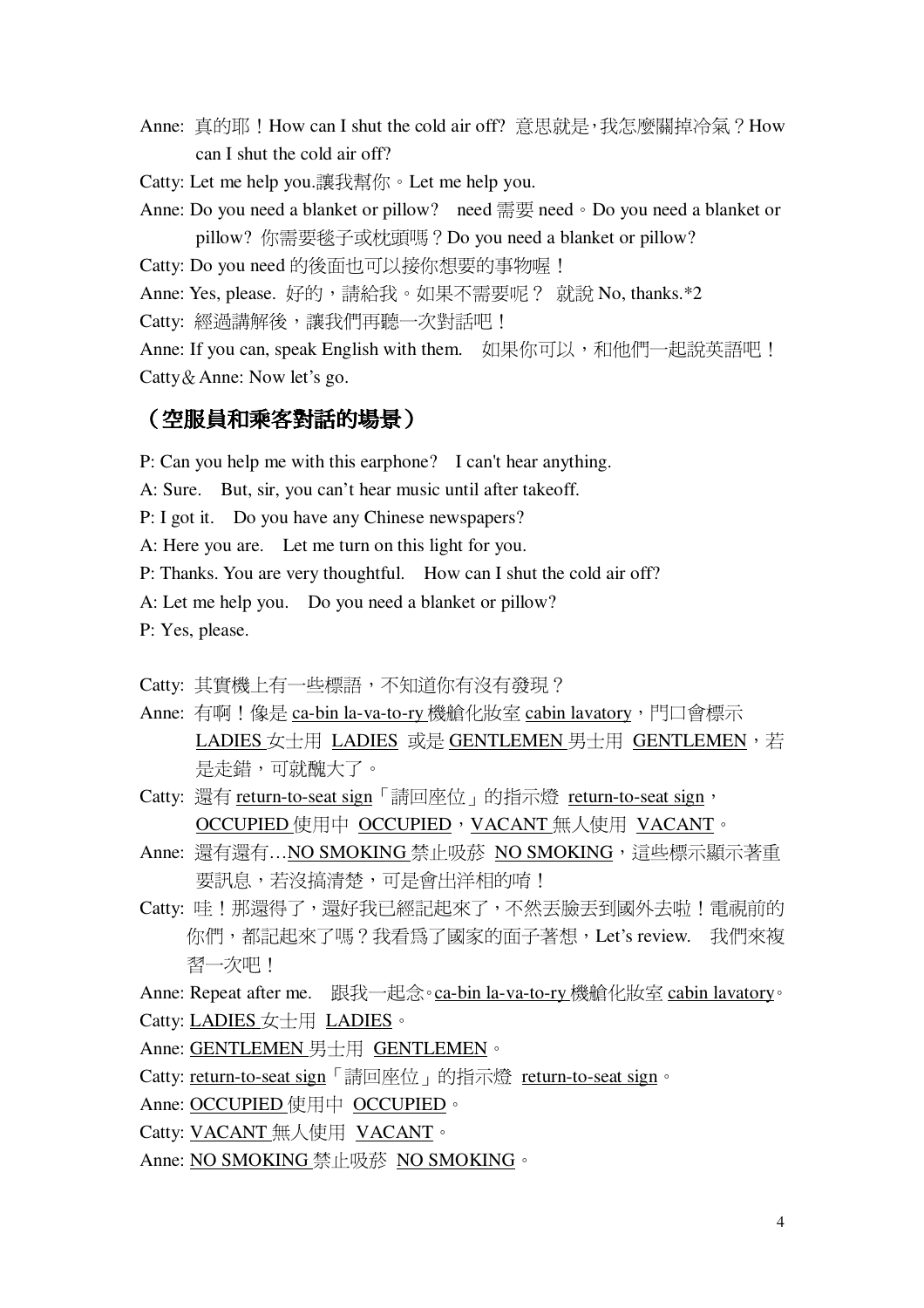Catty: Next 接下來。It's time for the English song. 英語歌曲的時間到了。 Anne: 現在請大家欣賞一首英語歌曲囉! Catty& Anne: Now let's go!

## 【唱遊景】

## **The Yellow Pillow Song**

That's my pillow. No, no, no.

Yellow pillow. No, no, no.

That's my pillow. No, no, no.

That's my yellow pillow.

That's my pillow. No, no, no.

Yellow pillow. No, no, no.

That's my pillow. No, no, no.

That's my yellow pillow.

Anne: What a lovely song. 這首歌真可愛。

- Catty: Yes, let's learn this cute song together.對呀!我們現在一起來學學這首可愛 的歌吧。
- Anne:pillow(\*2) 枕頭。這個字我們剛剛已經教過囉。my pillow(\*2)我的 枕頭。That's my pillow. (\*2) 那是我的枕頭
- Catty: yellow pillow (\*2) 黃色枕頭。That's my yellow pillow. (\*2) 那是我的 黃色枕頭
- Anne: 我們也可以把 yellow 改成 blue , 把 pillow 改成 blanket (\*2) 毯子, 還 記得嗎?
- Catty: 那我們的 yellow pillow 就變成 blue blanket 囉!現在我們一起來聽聽改編 以後的 The Blue Blanket Song。

 $A \& Catty : Now, let's go.$ 

### **The Blue blanket Song**

That's my pillow. No, no, no. Blue blanket. No, no, no. That's my pillow. No, no, no. That's my blue blanket. That's my pillow. No, no, no. Blue blanket. No, no, no. That's my pillow. No, no, no.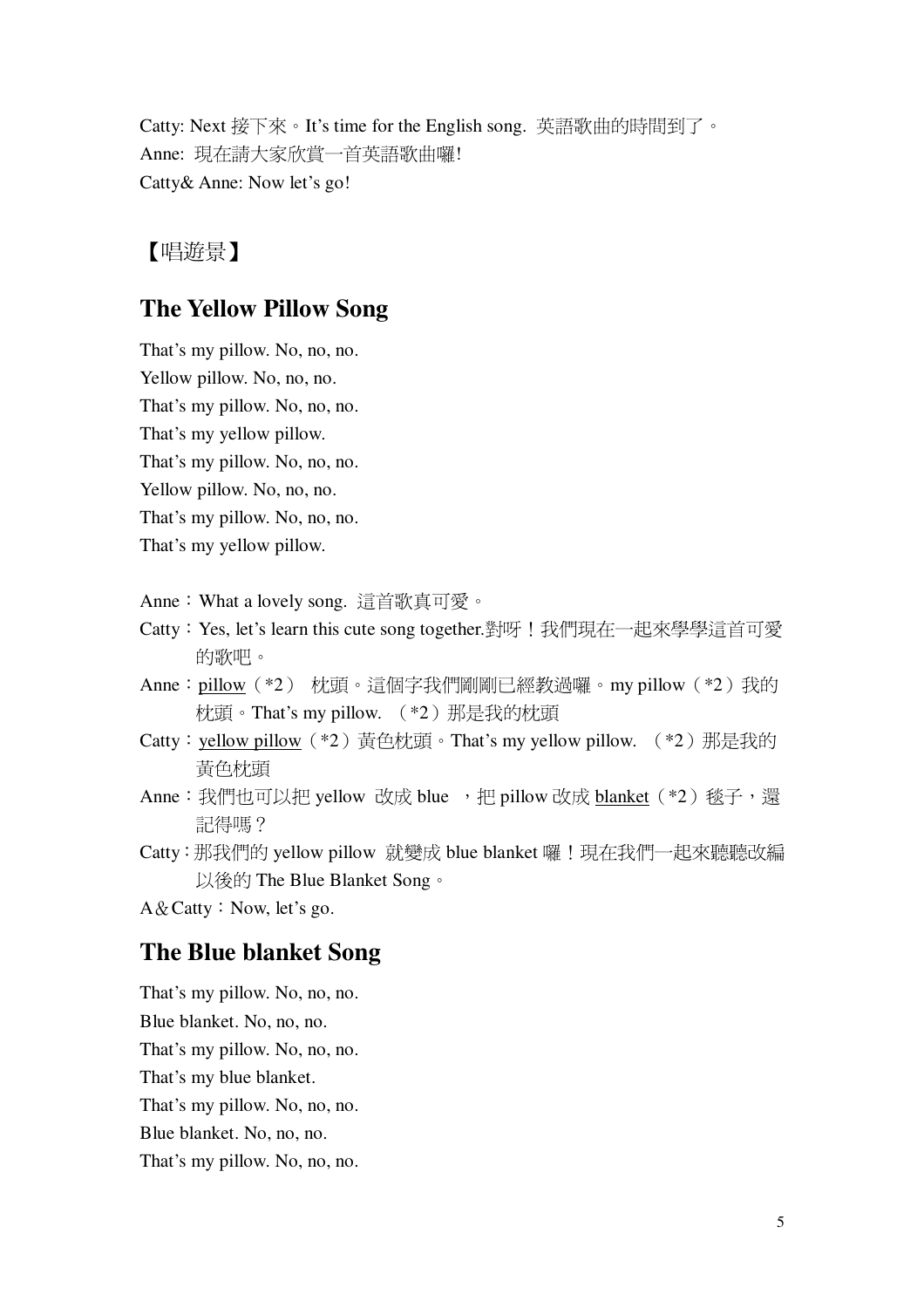That's my blue blanket.

【飛機座艙景】

#### (兩位乘客和空服員對話的場景)

- P1: Excuse me, this is my seat.
- P2: I'm sorry. Would you mind trading seats with me? Is it all right to move to that seat?
- P1: I requested a non-smoking seat, but that's in a smoking seat. But all right.
- P2: Thanks a lot.
- P1: (向空服員說) If you have a vacant seat in a non-smoking seat, please let me know. I would like to change my seat.
- Catty: 聽完這段對話, Does everyone know what happened? 大家知道發生了什麼 事嗎?
- Anne: Yes. There're some problems of the seat. 有人坐錯位置了。
- Catty: 如果位置被坐了該怎麼辦呢? 那現在跟我們來一起學囉!
- Anne: This is my seat. 這是我的座位。seat 座位 seat 。 This is my seat. 這是我的 座位。
- Catty: Would you mind trading seats with me? 你介意和我換位置嗎? Would you mind 你介意嗎? Would you mind, trade seats 換位置 trade seats, 或者是說 change seats  $(*2)$  也可以, Would you mind trading seats with me? 你介意 和我換位置嗎? Would you mind trading seats with me?
- Anne: Is it all right to move to that seat? 可以換到那個位置嗎? is it all right 可以 嗎? is it all right , move to that seat 換到那個位置 move to that seat, move to 可以換成 switch to 喔!所以也可以說 switch to that seat 。Is it all right to move to that seat? 可以移到那個位置嗎? Is it all right to move to that seat?
- Catty: I requested a non-smoking seat. 我訂的是非吸煙區座位。request 訂位 request, non-smoking seat 非吸煙區座位 non-smoking seat, I requested a non-smoking seat. 我訂的是非吸煙區座位 I requested a non-smoking seat.
- Anne: But that's in a smoking seat.但那個位置在吸煙區。non-smoking seat 非吸煙 區座位,去掉 non 就變成吸煙區座位 smoking seat (\*2)簡單吧! But that's in a smoking seat.但那個位置在吸煙區。But that's in a smoking seat.
- Catty: all right 好吧! all right 當你有點想又有點不想答應別人事情的時候, 就可以  $\frac{1}{2}$  all right.
- Anne: If you have a vacant seat in a non-smoking seat 如果你們非吸煙區有空位的 話。vacant seat 空位 vacant seat,在 vacant 前面加個 not,意思就變成有人 坐了,所以這位置有人坐,應該說 the seat is not vacant. (\*2)